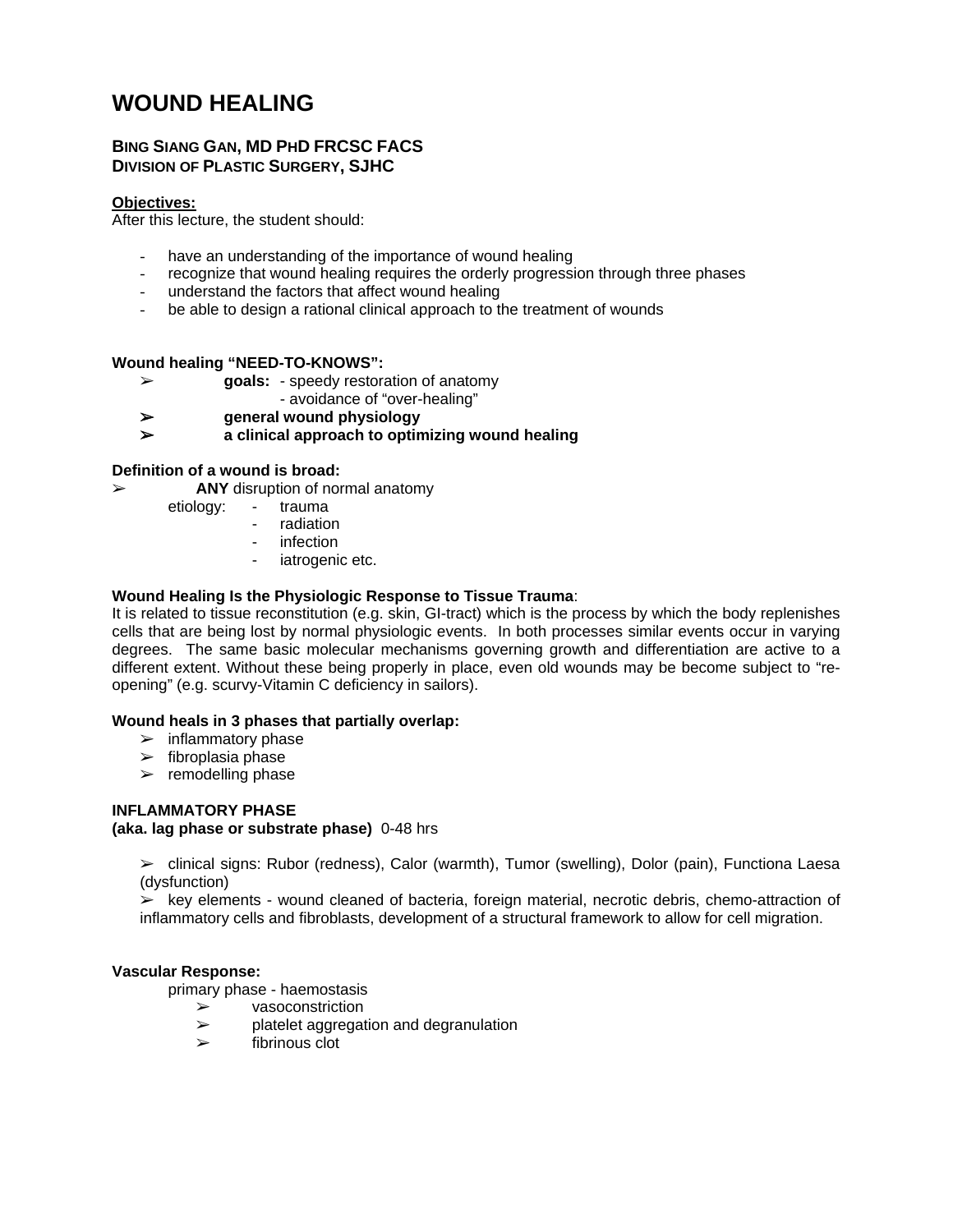$\triangleright$  fibrinolysis

secondary phase

- $\geq$  venular vasodilatation 10 x increase in blood flow
- $\geq$  increased vascular permeability aids in flow of chemical and cellular mediators (PDGF) in inflammation to site of injury
- $\triangleright$  lymphatic obstruction leads to tissue edema

# **Cellular Response:**

increased vascular permeability during inflammatory phase facilitates margination, extravasation and migration of cellular mediators (PMN's and macrophages)

PMN's

- % *function short lived* (0-48 hours)
- % *attacks bacteria, then leaves*
- % *not essential for wound healing process*

#### Macrophages

- % *resident and monocyte–derived*
- % *central cell during inflammatory phase of wound repair*
- % *activated by lymphokines, immune complexes and C3b*
- % *release angiogenesis factor*
- % *phagocytosis of wound debris*
- % *essential for wound healing*

# **Active Entities:**

Chemical Mediators:

**Prostanoids** 

- % *prostaglandins and leucotriens*
- % *affect platelet adherence and vasoconstriction*
	- % *polyunsaturated, hydroxylated long chain fatty acids*

Growth factors

 $\triangleright$  PDGF, EGF, bFGF

Other mediators:

% *ADP, serotonin, epinephrine, IL-1, monokines, angiogenesis factors etc*

**Fibronectin** 

- % *glycoproteins which are a major constituent of granulation tissue*
- % *seen in cell surfaces, basement membrane, pericellular matrices*
- % *produced by fibroblasts, endothelial cells, monocytes*
- % *in wound healing act as growth factor, mediate migration of epithelium through integrin receptors, chemotactic for monocytes and fibroblasts, stimulate endothelial migration and organization, releases fibroblast growth factor from monocyte*

#### **Factors Affecting Inflammatory Phase:**

- $\geq$  pus contains both proteolytic and collagenolytic enzymes; prolongs inflammatory phase and retards epithelialization and fibroplasia
- $\triangleright$  necrotic tissue, foreign body, haematoma prolongation of inflammatory phase
- $\triangleright$  ASA inhibition of cyclo-oxygenase mechanism
- $\triangleright$  steroids inhibit macrophage function

# **PROLIFERATIVE PHASE**

**(aka. fibroplasia phase)** day 2 to ~ 6 weeks

- $\geq$  clinical signs: disappearance of inflammatory signs, reduction of swelling, reduction of wound size (contraction), itching
- $\triangleright$  key-elements: net collagen synthesis, increase in wound tensile strength, scar formation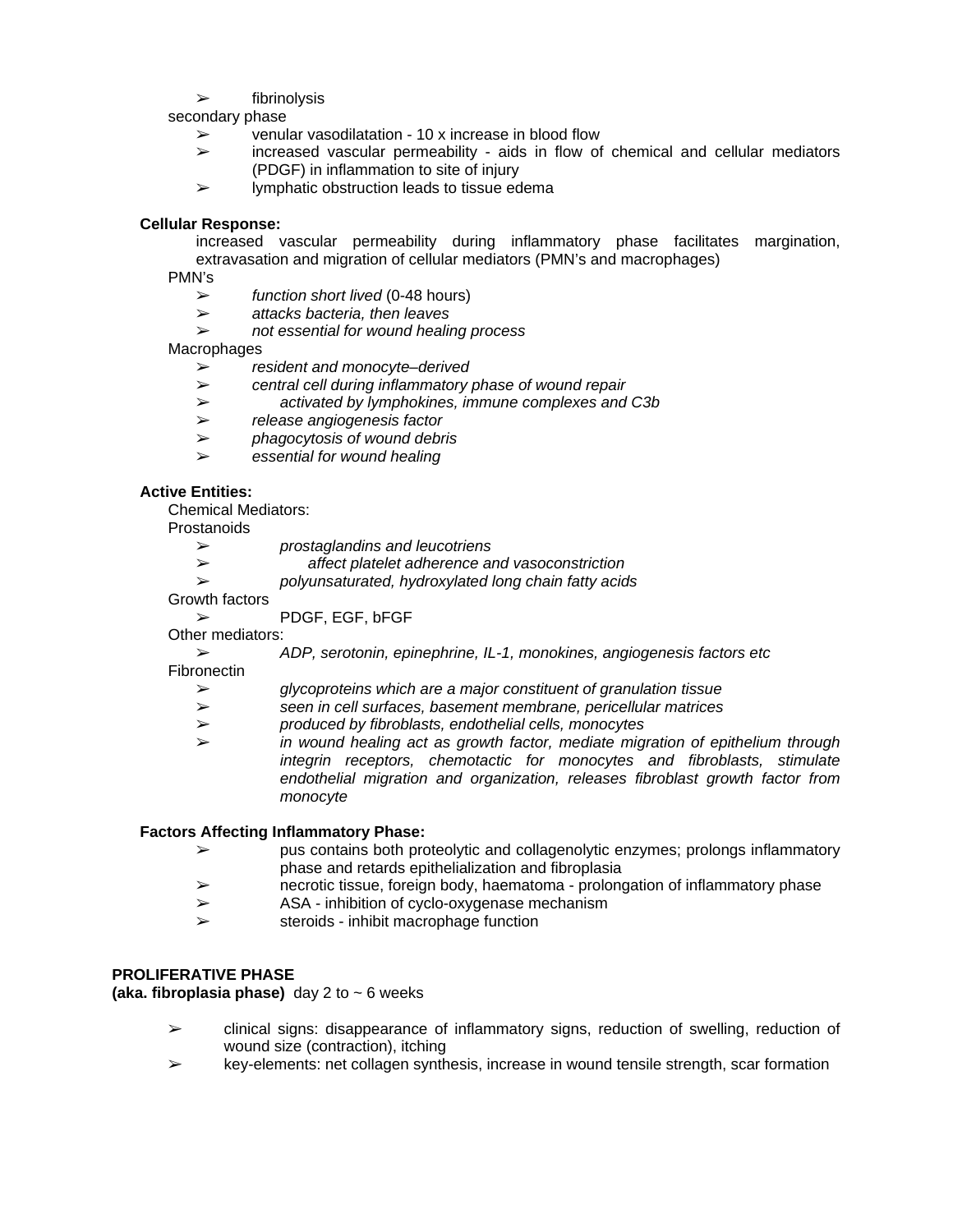# **Epithelialization**

- $\triangleright$  is a requirement for orderly progression into the proliferative phase. It starts in the inflammatory phase, it requires de-differentiation, mitosis, migration and then redifferentiation by basal cells of epidermis
- % *epithelial cells have capacity to digest through eschar and clot by secreting matrix metalloproteinases*
- $\triangleright$  basal cells from epithelial remnants (sebaceous glands, hair follicles and sweat glands) in partial thickness wounds, or from wound edge in full thickness wound will:
- % *dedifferentiate and lose contact inhibition*
- $\triangleright$  undergo rapid mitosis and migrate across wound surface
- % *once basal cells have moved across and covered entire wound they regain contact inhibition, re-differentiate, and begin to mature with increasing skin thickness as upward displacement and differentiation of cells occurs, restoring the normal layers of epidermis*

# **Wound Contraction**

- "wounds heal from side to side but contract from end to end"
- $\geq$  thought to be mediated by myofibroblast can produce collagen but also contains smooth muscle filaments
- % *"lock-step" mechanism for contraction myofibroblasts produce contraction and deposit collagen at shortened length*
- % *new evidence points to intracellular actin contraction of the cytoskeleton that is transferred through other cells through so-called "focal adhesions" and integrin receptors*
- $\geq$  highest rate of contraction from days 10-21

# **Collagen Deposition**

- prior to collagen deposition fibroblasts deposit "ground substance" composed mainly of glycosaminoglycans (which combine with protein to form proteoglycan - so called "wirebrush" which provides a large surface area for water accumulation and interdigitations for scaffold)
- $\triangleright$  function of ground substance is to create scaffold onto which collagen can be deposited, aggregated, and oriented in appropriate fashion
- $\geq$  starting at day 3 or 4 collagen is deposited, net collagen deposition is positive until day 21. After this day, collagen deposition is in balance with collagen resorption and no further net collagen deposition occurs. Tensile strength of wound begins to increase shortly after collagen deposition starts, it continues to increase after net collagen deposition has ceased. It reaches a maximum at 60 days post-injury (80% of tensile strength of normal skin)

#### **Collagen:**

- % *protein composed of 3 polypeptide chains arranged in helix*
- % *intracellular helical procollagen cleaved into tropocollagen which is secreted, tropocollagen helices (15 Angstrom) form collagen filaments (200 Angstrom) and through further intra and inter-molecular bonds form collagen fibrils (2,000 Angstrom) and fibers (20,000 Angstrom), which in turn form collagen fiber bundles ( 100-200,000 Angstrom)*
- % *collagen fibers maintained with covalent bonds and disulfide linkages*
- % *limiting step is hydroxylation of proline which requires 3 cofactors -oxygen, iron, vitamin C*
- % *collagen types:*

 *Type I collagen - 80% of collagen in normal adult skin, comprises majority of collagen in bone, tendon, ligaments, also found in fascia, arteries, uterus, dentin* 

*Type II collagen - remaining 20% of collagen, more major constituent in early*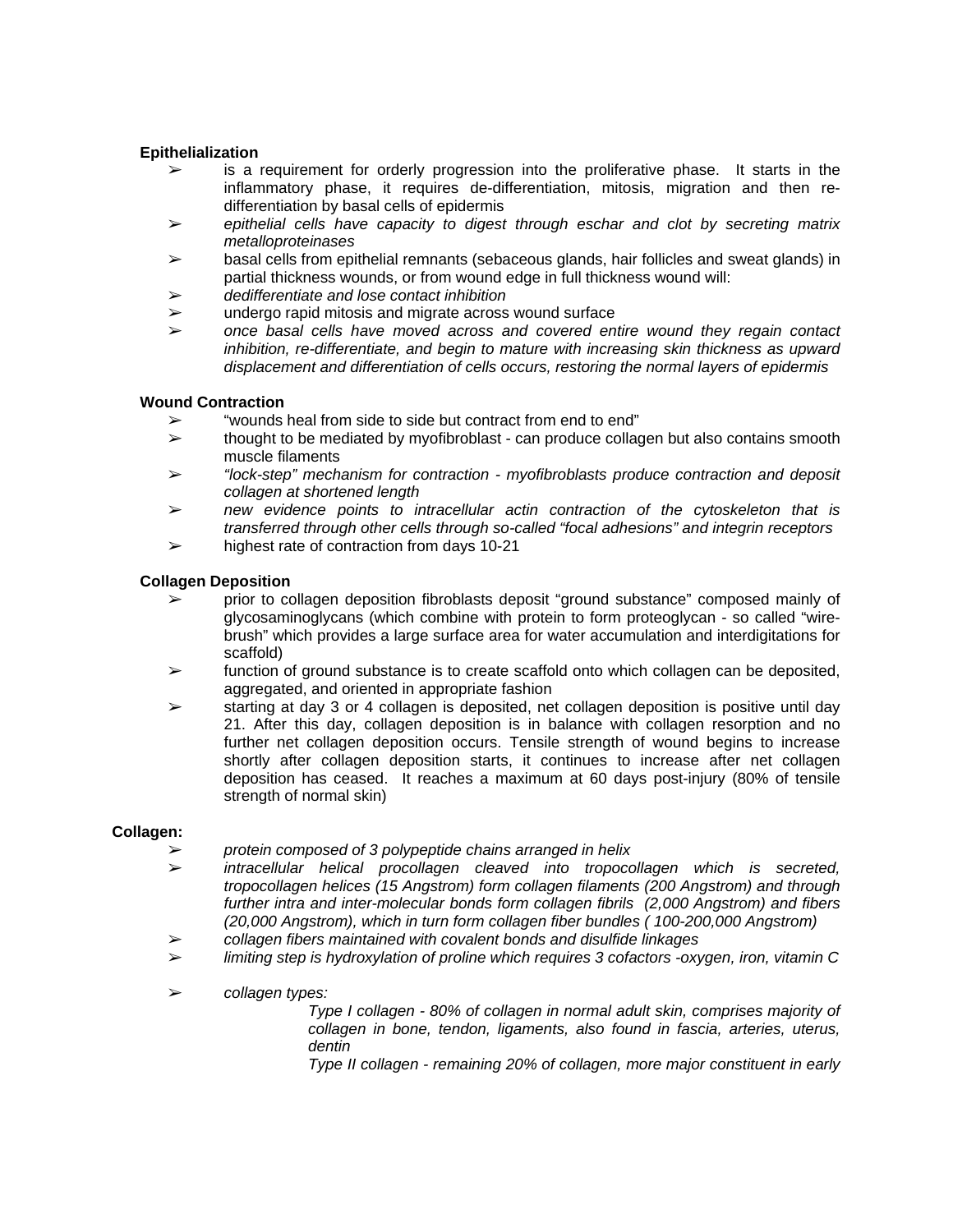*wound, fetal scan, hypertrophic scar or keloid, also found in cartilage and eye Type III collagen - main type of collagen found in granulation tissue and healing wound, also found in skin, arteries, uterus and bowel wall Type IV collagen – main component of basement membranes Type V collagen – also found in basement membranes* 

# **MATURATION AND RE-MODELLING PHASE**

3 weeks to 1-2 years

- $\triangleright$  represents time during which type III collagen is replaced by type I collagen, and is re-oriented across lines of tension with the creation of more stable bonds between fibers - net results decreases the amount of collagen required to maintain wound integrity
- $\triangleright$  duration of phase dependent upon patient age (decreased age increased duration), racial differences, type of wound, body location and duration of inflammatory phase
- % *collagenases act to resorb necessary fibers that have been deposited randomly initially collagen deposition = collagen resorption, but eventually resorption is greater than deposition*

#### **Collagenase**

- % *many different types all require calcium as co-factor*
- % *activity*
	- *increased by adrenocorticoids, colchicine, PTH*
	- *decreased by progesterone, cysteine*

#### **PATIENT FACTORS AFFECTING WOUND HEALING**

#### **SYSTEMIC FACTORS:**

**Drugs:**

| steroids                                                                               |                                                                                                                                         |  |
|----------------------------------------------------------------------------------------|-----------------------------------------------------------------------------------------------------------------------------------------|--|
| $\blacktriangleright$                                                                  | inhibit macrophage function, decrease inflammatory response                                                                             |  |
| $\blacktriangleright$                                                                  | inhibit prolyl/lysyl hydroxylase - unstable collagen bonds                                                                              |  |
|                                                                                        | inhibitory effects reversed by Vit A, anabolic steroids                                                                                 |  |
| ➤                                                                                      | inactivates complement                                                                                                                  |  |
| $\blacktriangleright$                                                                  | leads to T and B cell dysfunction                                                                                                       |  |
| ➤                                                                                      | decreases leucocyte bactericidal activity                                                                                               |  |
| anti-neoplastic agents                                                                 |                                                                                                                                         |  |
| ➢                                                                                      | decreased WBC's, decreased fibroblast proliferation, decreased<br>wound contraction, decreased protein synthesis                        |  |
| ➤                                                                                      | if given greater than 14 days post-op - no apparent long-term effects<br>on wound healing (noted early decreased wound strength)        |  |
| $\blacktriangleright$                                                                  | colchicine - decreased collagen precursors, decreased collagen<br>secretion (cellular constipation), increases activity of collagenases |  |
| ➤                                                                                      | penicillamine - Ca chelator (Ca required for collagen x-linking)                                                                        |  |
| <b>NSAIDs</b>                                                                          |                                                                                                                                         |  |
| ➤                                                                                      | decrease collagen synthesis by 45% even at normal levels                                                                                |  |
| Vitamins: (supra-normal levels of Vitamins are not beneficial)<br>$v$ itamin $\Lambda$ |                                                                                                                                         |  |

| vitamin A |                                                                                                               |
|-----------|---------------------------------------------------------------------------------------------------------------|
| ➤         | co-factor collagen synthesis and x-linking - increases wound strength                                         |
| ➤         | capable of reversing inhibitory effects of steroids and Vit E                                                 |
| ➤         | does not increase wound healing in absence of steroids<br>may reactivate disease for which steroids are given |
| vitamin C |                                                                                                               |
| ➤         | co-factor for proline hydroxylation                                                                           |
| ➤         | absence (scurvy) - causes capillary fragility and wound healing                                               |
|           |                                                                                                               |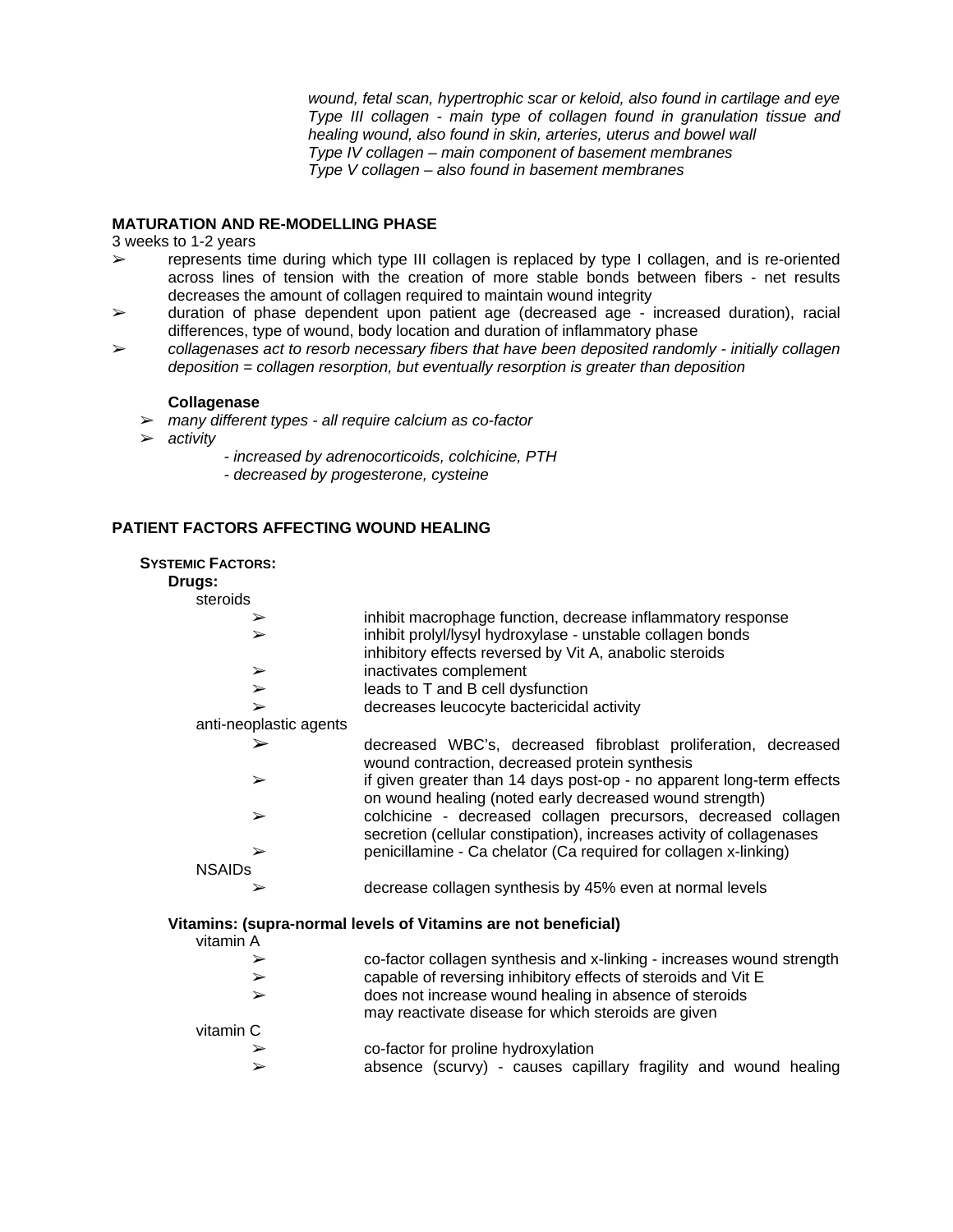# problems

| vitamin E                                |                                                                                                                                                                                                                                           |
|------------------------------------------|-------------------------------------------------------------------------------------------------------------------------------------------------------------------------------------------------------------------------------------------|
| ⋗                                        | decreases collagen synthesis, inhibits wound healing inhibited and<br>decreases tensile strength                                                                                                                                          |
| <b>Trace Metals</b><br>Zinc              |                                                                                                                                                                                                                                           |
| ➤                                        | enzyme constituent                                                                                                                                                                                                                        |
| ➤                                        | cofactor for collagen synthesis                                                                                                                                                                                                           |
| Copper                                   |                                                                                                                                                                                                                                           |
| ➢                                        | extracellular cofactor                                                                                                                                                                                                                    |
| ➤                                        | required for collagen crosslinking                                                                                                                                                                                                        |
| Magnesium                                |                                                                                                                                                                                                                                           |
|                                          | cofactor in glycolization                                                                                                                                                                                                                 |
| <b>Nutritional Status</b>                |                                                                                                                                                                                                                                           |
| ➤                                        | catabolic state (net -ve nitrogen balance) inhibits wound healing                                                                                                                                                                         |
| ➤                                        | protein depletion - prolongs inflammatory phase, impairs fibroplasia                                                                                                                                                                      |
| ➤                                        | methionine required for forming disulfide bonds in collagen synthesis                                                                                                                                                                     |
| ➤                                        | carbohydrates - energy source for WBC's                                                                                                                                                                                                   |
| $\blacktriangleright$                    | fats - no significant effects, but fats are essential elements of all cell<br>membranes                                                                                                                                                   |
| <b>Associated Illnesses/Immunity</b>     |                                                                                                                                                                                                                                           |
| ➤                                        | cancer, infection, peripheral vascular disease, COPD/ hypoxia, obesity<br>smoking - all negatively affect wound healing                                                                                                                   |
| ➤                                        | diabetes - affects wound healing in numerous ways - associated<br>peripheral<br>vascular<br>disease,<br>neuropathy,<br>immuno-dysfunction<br>(decreases chemotaxis, phagocytosis, intracellular killing), decreases<br>collagen synthesis |
| <b>Patient Age</b>                       |                                                                                                                                                                                                                                           |
|                                          | associated with delayed onset of healing, protraction of phases and an<br>inability to reach same level of healing                                                                                                                        |
| $\blacktriangleright$                    | associated with decreased tensile strength and wound closure rate                                                                                                                                                                         |
| <b>LOCAL FACTORS:</b><br>pO <sub>2</sub> |                                                                                                                                                                                                                                           |
|                                          | in a person with normal nutritional status, oxygen level in healing wound<br>is the rate limiting step (requires adequate inspired oxygen, Hb for<br>transport, adequate tissue perfusion via large and small vessels)                    |
| ➤                                        | local ability to supply oxygen to healing wound process is inhibited by<br>peripheral vascular disease, previous radiation, chronic inflammation,<br>diabetes mellitus, infection;                                                        |
| ➤                                        | a paucity of vascularization limits the development of an adequate<br>inflammatory reaction                                                                                                                                               |
| ➤                                        | required for collagen synthesis<br>proline hyroxylation<br>collagen secretion                                                                                                                                                             |
| ➤                                        | required for leucocyte killing capacity (phagosomal peroxidation)                                                                                                                                                                         |
| ➤                                        | also needed for growth factor secretion and fibroblast proliferation                                                                                                                                                                      |
| $\blacktriangleright$                    | hyperbaric $O2$                                                                                                                                                                                                                           |
| ➤                                        | increases fibroblast proliferation (requires adequate perfusion)                                                                                                                                                                          |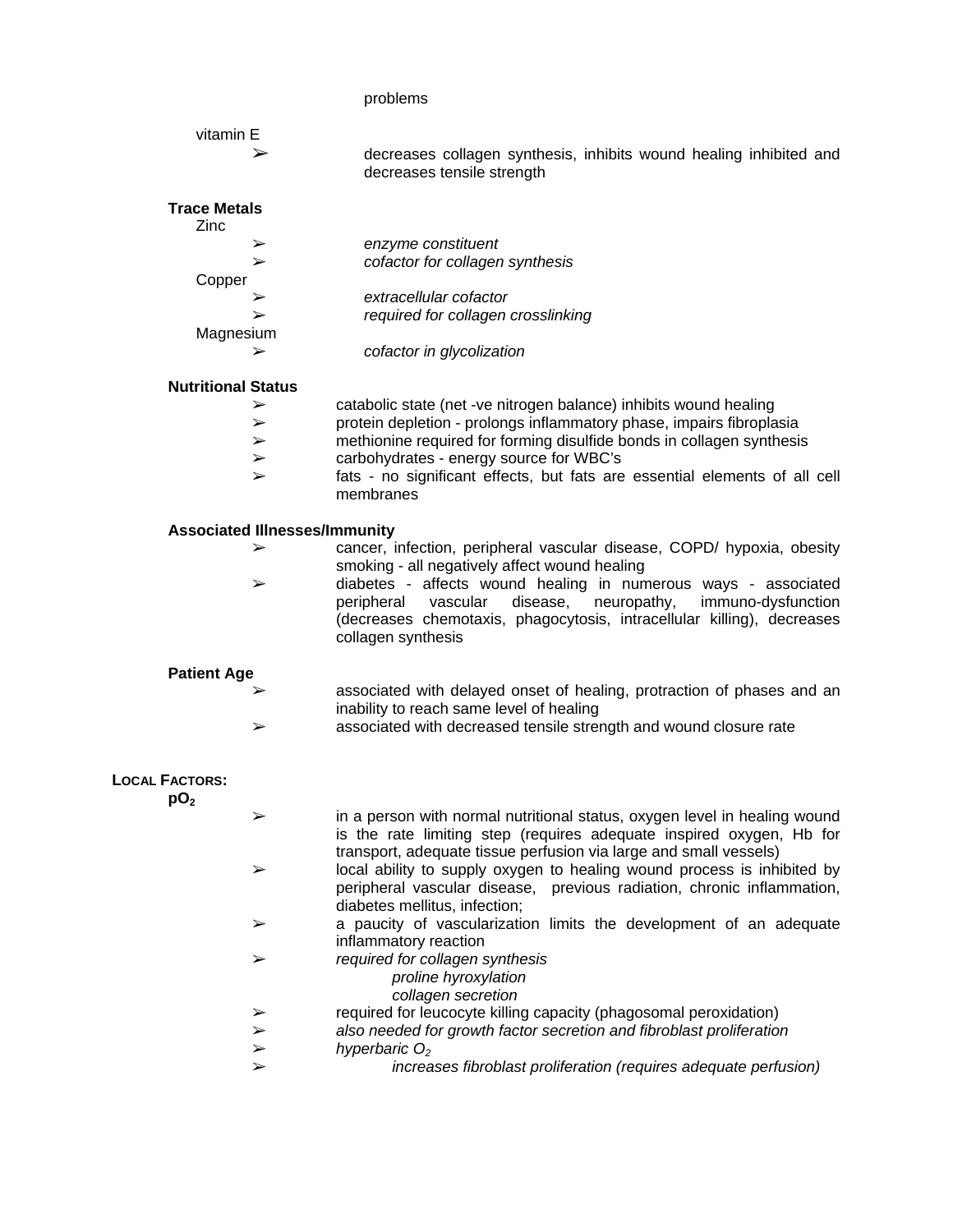| ➤                               | may induce neovacularization                                                                                                                                                                                                                                                           |  |  |
|---------------------------------|----------------------------------------------------------------------------------------------------------------------------------------------------------------------------------------------------------------------------------------------------------------------------------------|--|--|
| <b>Localized Infection</b><br>➢ | pus lowers local $pO_2$ , has collagenolytic effect, prolongs inflammatory<br>phase, inhibits re-epithelialization                                                                                                                                                                     |  |  |
| <b>Foreign Body</b><br>➢        | clot, necrotic debris, dirt, suture, glass etc. prolong inflammatory phase,<br>lead to increased susceptibility for infection and increased duration of re-<br>epithelialization                                                                                                       |  |  |
| <b>Mechanical Stress</b><br>➢   | affects quantity, aggregation and orientation of collagen fibers                                                                                                                                                                                                                       |  |  |
| <b>Wound Hydration</b>          | moist wound healing environment increases rate of re-epithelialization                                                                                                                                                                                                                 |  |  |
| <b>Temperature</b>              | environment temperature greater than 30°C increases tensile strength                                                                                                                                                                                                                   |  |  |
|                                 | <b>Previous Radiation Therapy</b>                                                                                                                                                                                                                                                      |  |  |
| $\blacktriangleright$           | acute radiation changes cause vascular stasis and associated decreased<br>wound healing                                                                                                                                                                                                |  |  |
| $\blacktriangleright$           | chronic radiation changes include irreversible damage to skin with<br>progressive obliterative endarteritis and an inability for fibroblasts to<br>replicate or contract resulting in progressive skin changes and inability to<br>heal minor wounds, the wound is chronically hypoxic |  |  |
| <b>Pressure</b>                 |                                                                                                                                                                                                                                                                                        |  |  |
| ➤                               | undue pressure may lead to ischaemia of the wound, therefore, all<br>wounds, particularly chronic wounds, should be off-loaded.                                                                                                                                                        |  |  |

# **A CLINICAL APPROACH TO OPTIMALIZING WOUND HEALING:**

The multitude of factors affecting wound healing should be examined for every individual. In general, to provide for optimal wound healing one should strive to eliminate underlying causative and/or contributory factors and stimulate positive physiologic factors required for the healing process. A systemic approach includes attention to the following:

#### **SYSTEMIC FACTORS:**

- optimize nutritional status
	- $\triangleright$  consult with dietician
	- $\geq$  ensure adequate protein and caloric intake, trace metals, vitamins
- examine psychosocial status
	- $\geq$  depression inhibits compliance and wound healing<br> $\geq$  pain control is extremely important
	- pain control is extremely important
- optimize biochemical status
	- $\ge$  acid base balance<br> $\ge$  endocrinologic state
	- endocrinologic status, blood sugars, hypo-thyroidism
	- $\triangleright$  correct renal failure, liver failure
- optimize perfusion and oxygenation